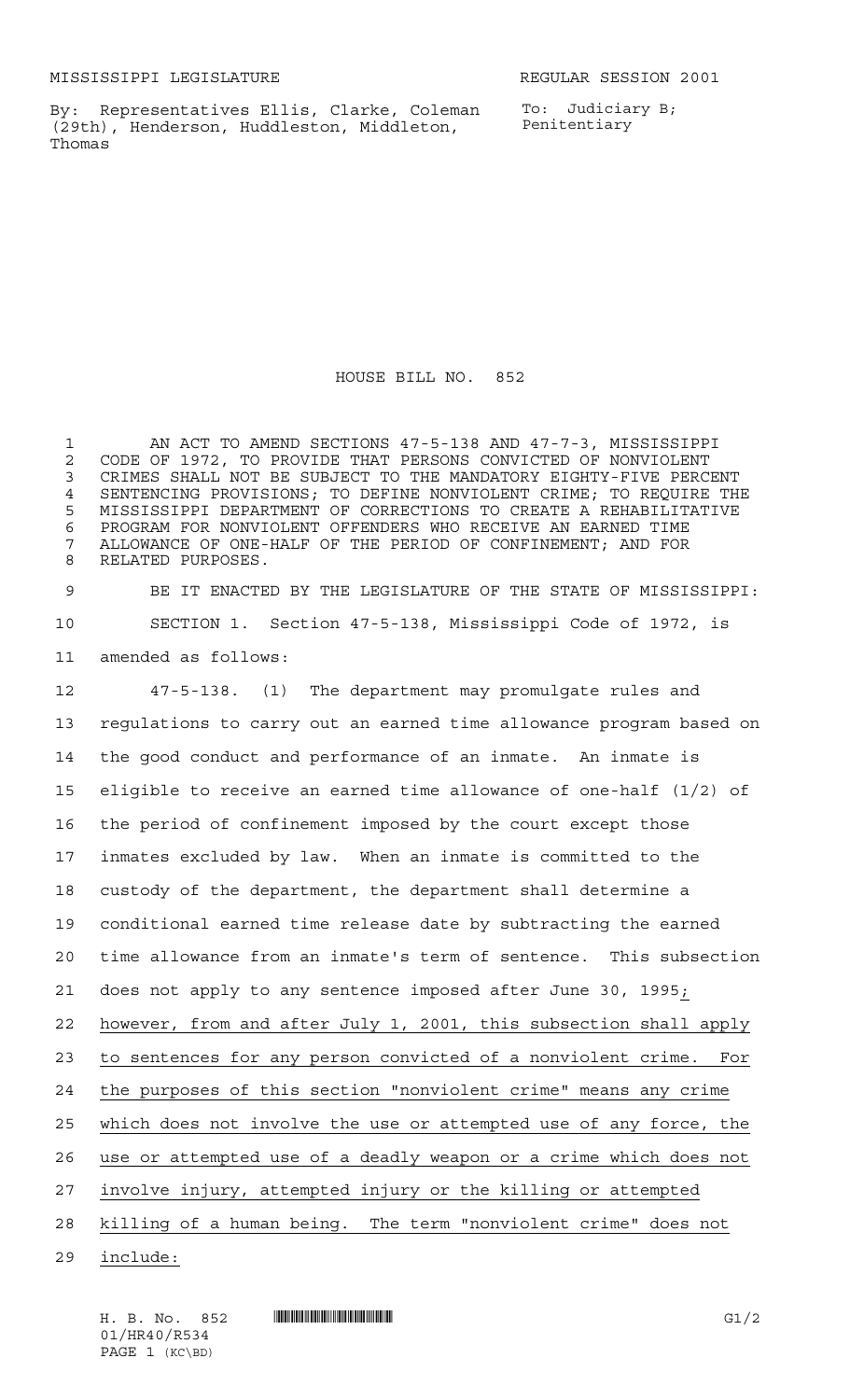(a) Burglary of a dwelling as defined in Section 97-17-19 through 97-17-27; (b) Any felony conviction under Sections 97-17-1, 97-17-3, 97-17-5, 97-17-7, 97-17-9, 97-17-11 and 97-17-13; (c) Any felony conviction under Section 41-29-139 relating to controlled substances or counterfeit substances; or (d) Any elected public official or any public official appointed by an elected board or body. (2) Nonviolent offenders who receive an earned time allowance of one-half (½) of their period of confinement shall be placed in a rehabilitative program to be created by the Mississippi Department of Corrections for a period of not less than three (3) months. (3) An inmate may forfeit all or part of his earned time allowance for a serious violation of rules. No forfeiture of the earned time allowance shall be effective except upon approval of the commissioner or his designee, and forfeited earned time may not be restored. (4) (a) For the purposes of this subsection, "final order" means an order of a state or federal court that dismisses a lawsuit brought by an inmate while the inmate was in the custody of the Department of Corrections as frivolous, malicious or for failure to state a claim upon which relief could be granted. (b) On receipt of a final order, the department shall forfeit: (i) Sixty (60) days of an inmate's accrued earned time if the department has received one (1) final order as defined herein; (ii) One hundred twenty (120) days of an inmate's accrued earned time if the department has received two (2) final orders as defined herein;

01/HR40/R534 PAGE 2 (KC\BD)

H. B. No. 852 **... And Allis A. B. No. 852**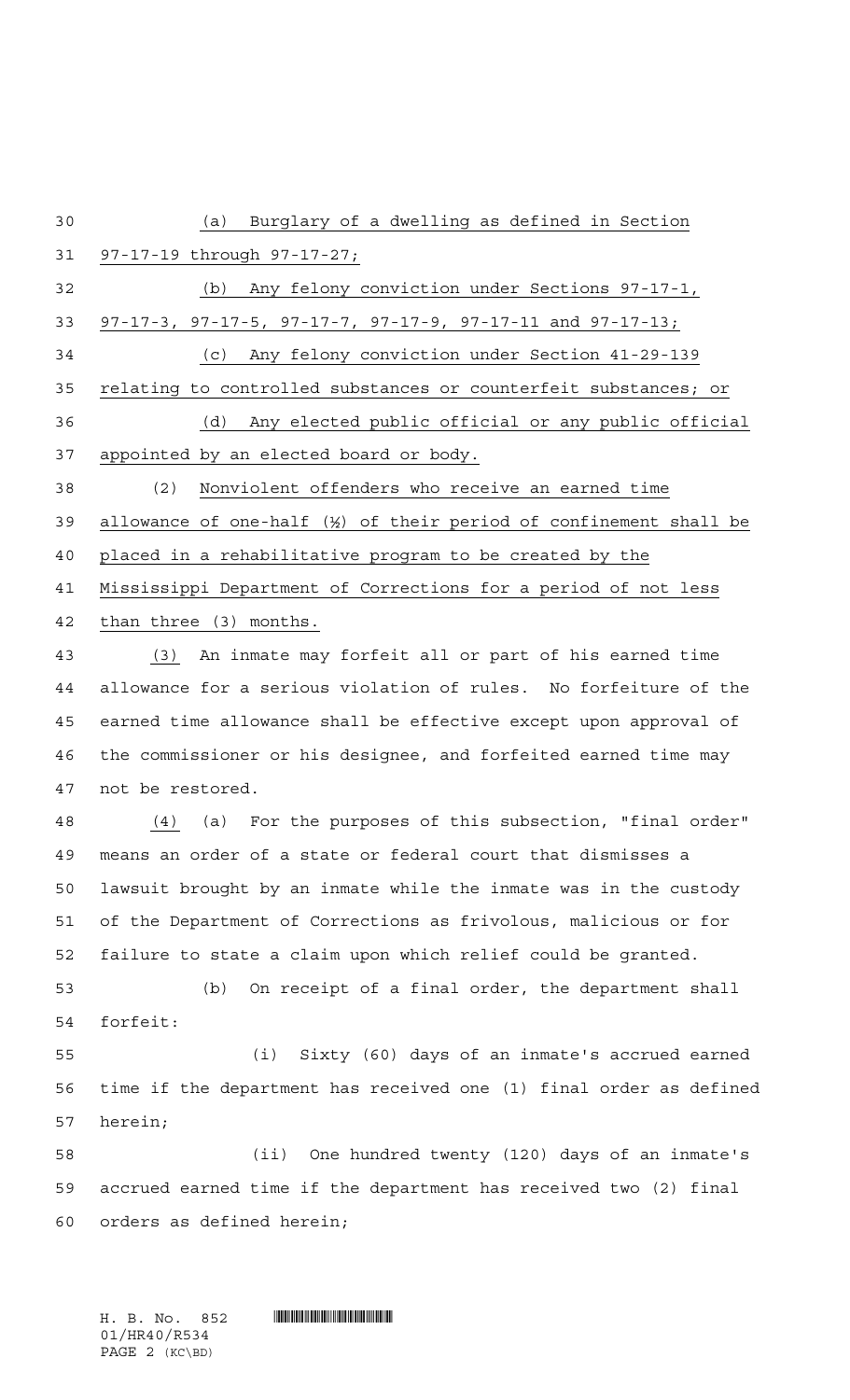(iii) One hundred eighty (180) days of an inmate's accrued earned time if the department has received three (3) or more final orders as defined herein.

 (c) The department may not restore earned time forfeited under this subsection.

 (5) An inmate who meets the good conduct and performance requirements of the earned time allowance program may be released on his conditional earned time release date.

 (6) For any sentence imposed after June 30, 1995, an inmate may receive an earned time allowance of four and one-half (4-1/2) days for each thirty (30) days served if the department determines that the inmate has complied with the good conduct and performance requirements of the earned time allowance program. The earned time allowance under this subsection shall not exceed fifteen percent (15%) of an inmate's term of sentence, unless the inmate is convicted and sentenced for a nonviolent crime.

 (7) Any inmate, who is released before the expiration of his term of sentence under this section, shall be placed under earned-release supervision until the expiration of the term of sentence. The inmate shall retain inmate status and remain under the jurisdiction of the department. The period of earned-release supervision shall be conducted in the same manner as a period of supervised parole. The department shall develop rules, terms and conditions for the earned-release supervision program. The commissioner shall designate the appropriate classification committee or other division within the department to conduct revocation hearings for inmates violating the conditions of earned-release supervision.

 (8) If the earned-release supervision is revoked, the inmate shall serve the remainder of the sentence and the time the inmate was on earned-release supervision, shall not be applied to and shall not reduce his sentence.

01/HR40/R534 PAGE 3 (KC\BD)

 $H. B. No. 852$  . HIRAO HALLANDIN MILLET IN THE SET OF SET OF SET OF SET OF SET OF SET OF SET OF SET OF SET OF SET OF SET OF SET OF SET OF SET OF SET OF SET OF SET OF SET OF SET OF SET OF SET OF SET OF SET OF SET OF SET OF S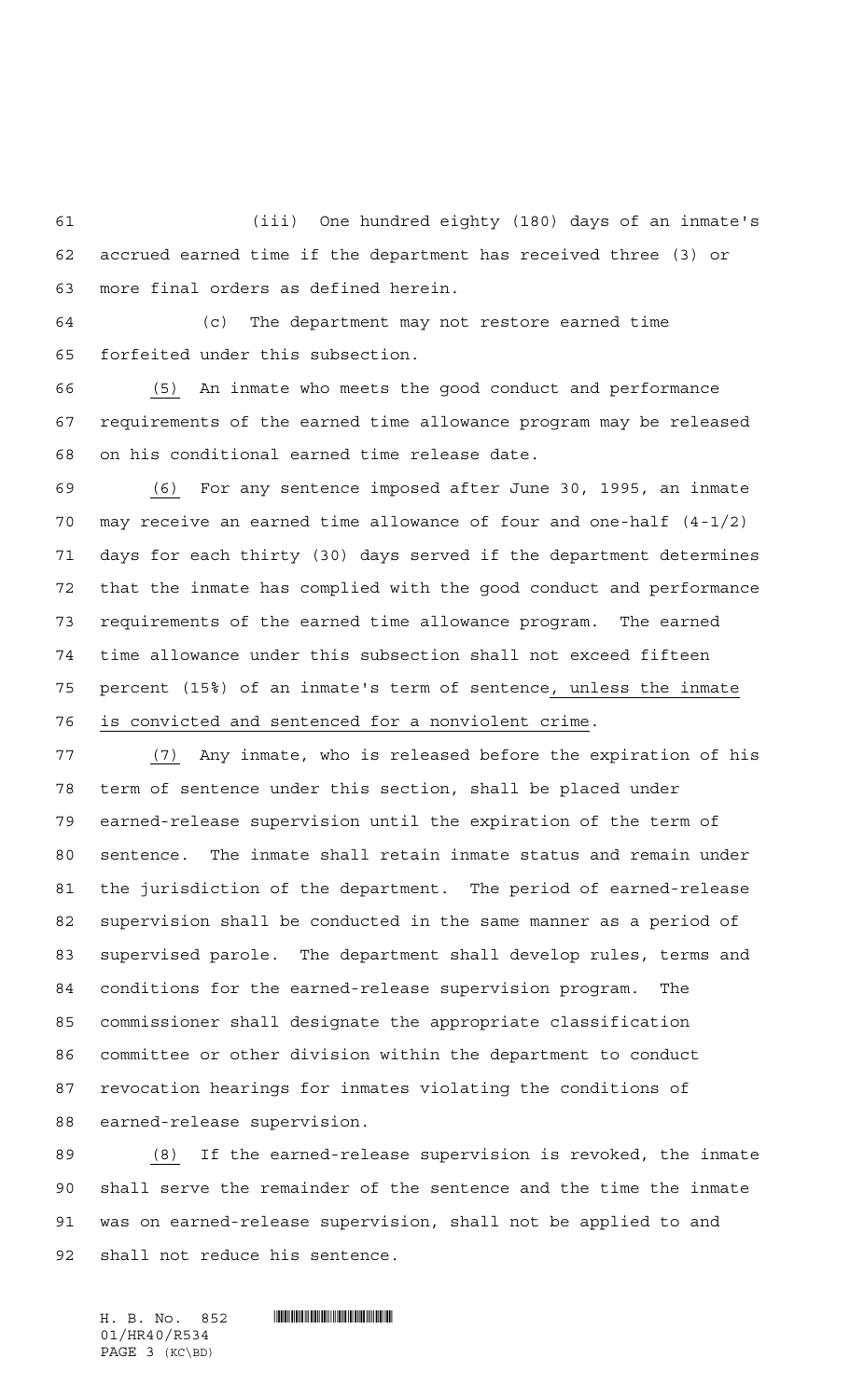SECTION 2. Section 47-7-3, Mississippi Code of 1972, is amended as follows:

 47-7-3. (1) Every prisoner who has been convicted of any offense against the State of Mississippi, and is confined in the execution of a judgment of such conviction in the Mississippi State Penitentiary for a definite term or terms of one (1) year or over, or for the term of his or her natural life, whose record of conduct shows that such prisoner has observed the rules of the penitentiary, and who has served not less than one-fourth (1/4) of the total of such term or terms for which such prisoner was sentenced, or, if sentenced to serve a term or terms of thirty (30) years or more, or, if sentenced for the term of the natural life of such prisoner, has served not less than ten (10) years of such life sentence, may be released on parole as hereinafter provided, except that:

 (a) No prisoner convicted as a confirmed and habitual criminal under the provisions of Sections 99-19-81 through 99-19-87 shall be eligible for parole;

 (b) Any person who shall have been convicted of a sex crime shall not be released on parole except for a person under the age of nineteen (19) who has been convicted under Section 97-3-67;

 (c) No one shall be eligible for parole until he shall have served one (1) year of his sentence, unless such person has accrued any meritorious earned time allowances, in which case he shall be eligible for parole if he has served (i) nine (9) months of his sentence or sentences, when his sentence or sentences is two (2) years or less; (ii) ten (10) months of his sentence or sentences when his sentence or sentences is more than two (2) years but no more than five (5) years; and (iii) one (1) year of his sentence or sentences when his sentence or sentences is more than five (5) years;

 $H. B. No. 852$  . HIRAO HALLANDIN MILLET IN THE SET OF SET OF SET OF SET OF SET OF SET OF SET OF SET OF SET OF SET OF SET OF SET OF SET OF SET OF SET OF SET OF SET OF SET OF SET OF SET OF SET OF SET OF SET OF SET OF SET OF S 01/HR40/R534 PAGE 4 (KC\BD)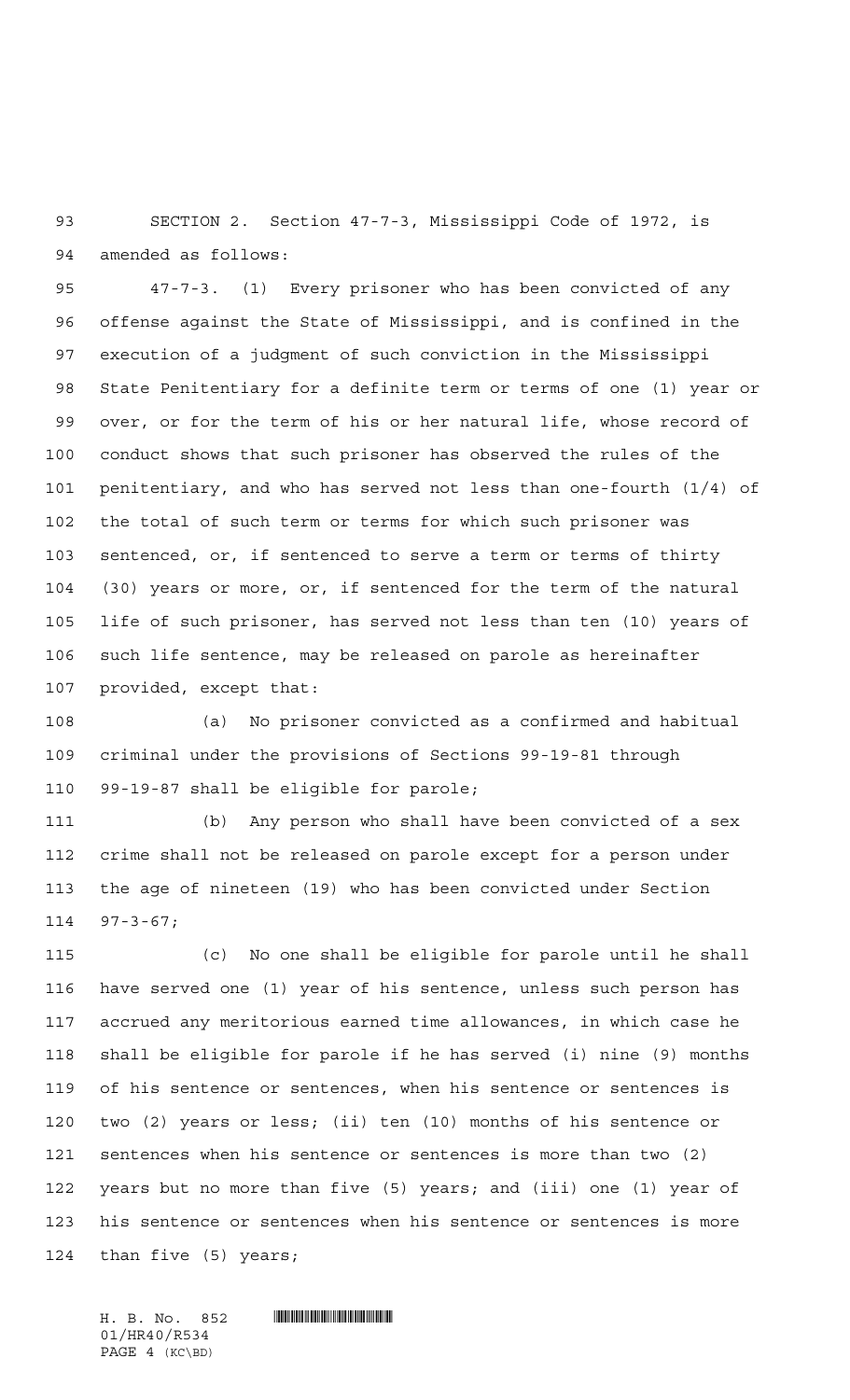(d) (i) No person shall be eligible for parole who shall, on or after January 1, 1977, be convicted of robbery or attempted robbery through the display of a firearm until he shall have served ten (10) years if sentenced to a term or terms of more than ten (10) years or if sentenced for the term of the natural life of such person. If such person is sentenced to a term or terms of ten (10) years or less, then such person shall not be eligible for parole. The provisions of this paragraph (d) shall also apply to any person who shall commit robbery or attempted robbery on or after July 1, 1982, through the display of a deadly weapon. This subparagraph (d)(i) shall not apply to persons convicted after September 30, 1994;

 (ii) No person shall be eligible for parole who shall, on or after October 1, 1994, be convicted of robbery, attempted robbery or carjacking as provided in Section 97-3-115 et seq., through the display of a firearm or drive-by shooting as provided in Section 97-3-109. The provisions of this subparagraph (d)(ii) shall also apply to any person who shall commit robbery, attempted robbery, carjacking or a drive-by shooting on or after October 1, 1994, through the display of a deadly weapon;

 (e) No person shall be eligible for parole who, on or after July 1, 1994, is charged, tried, convicted and sentenced to life imprisonment without eligibility for parole under the provisions of Section 99-19-101;

 (f) No person shall be eligible for parole who is charged, tried, convicted and sentenced to life imprisonment under the provisions of Section 99-19-101;

 (g) No person shall be eligible for parole who is convicted or whose suspended sentence is revoked after June 30, 1995; however, a person convicted of a nonviolent crime, as defined in Section 47-5-138, shall be eligible for parole;

 (h) An offender may be eligible for medical release under Section 47-7-4.

H. B. No. 852 **HIRAO BERGARD BERGARD BERGAS AND START BERGEVERE** 01/HR40/R534 PAGE 5 (KC\BD)